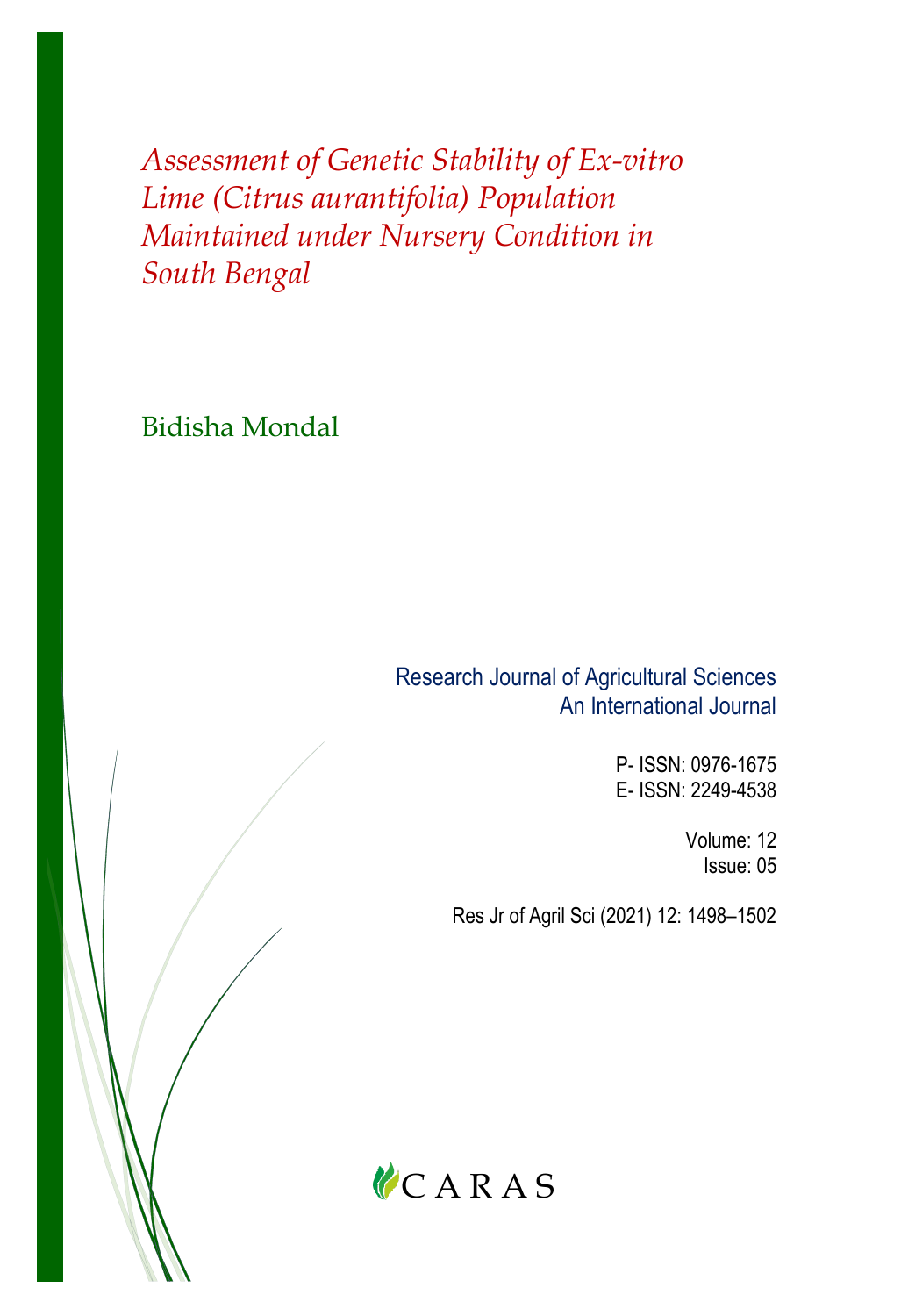# Assessment of Genetic Stability of Ex-vitro Lime (*Citrus aurantifolia*) Population Maintained under Nursery Condition in South Bengal

### Bidisha Mondal\* 1

Received: 01 Jun 2021 | Revised accepted: 31 Jul 2021 | Published online: 03 Sep 2021 © CARAS (Centre for Advanced Research in Agricultural Sciences) 2021

## **A B S T R A C T**

The South 24 Parganas of West Bengal harbours huge number of fruit nursery-cum-orchards dealing with fruit business. This nursery business leads to earning of a descent revenue and generates local employment. The nurseries are old but applies innovative species-specific techniques for sapling generation. *Ex-vitro* lime cultivation is a lucrative business producing air-layered plants within a very small timeframe. This rapid asexual regeneration of lime sapling may lead to genetic instability affecting performance. To examine the genetic performance of the clones DNA based marking was done with 10 saplings including the mother stock plant as check. 7 primers yielded 31 bands in range of 120 bp-2.1kb for both RAPD and SSR. OPA01 detected polymorphism in a single locus covering 3.4% of the total variation addressed by the marking system. The field performance and fruit quality traits were nearly uniform. The application of molecular marking technique on *ex-vitro* nursery clone examination is rare and could be included as a part of on-farm authentication programme of progressive nurseries. The periodic assessment of genetic stability in rapid clonal propagation is essential and the detected variation needs scrutiny and replacement of the off-type facilitating uniform plant material production, perfect nursery management and enhanced business growth.

*Key words***:** *Citrus aurantifolia*, RAPD, Genetic stability, Asexual propagation, Authentication, Nursery management, Quality control, Fruit business

The Amtala region of South 24 Parganas is regarded as the nursery hub of West Bengal. The region harbours large number of nurseries and majority of them propagates and sell different types of fruit. The vicinity of this region with Kolkata provides low-cost transport and timely delivery of orders. Even customized Plant-shopping malls are emerging that are only keeping diverse plant materials, cultivation equipment, manure, growing pots or small chambers, plant growth promoters, hydroponic, aquaponic business items. This region holds extreme significance for the propagation and business of horticultural plants. Majority of the nurseries are known for business of exotic fruits, predominantly imported from South East Asian countries. Though the exotic fruits fetch more price in the market but the nursery growers provide equal importance to the traditional fruits, as the choice of local customers remains unaltered for known tropical fruit materials. Though

#### Bidisha Mondal

bidisha.mondal@tnu.in

1 School of Agriculture and Allied Sciences, The Neotia University, Diamond Harbour Road, Jhinger Pole, Sarisha - 743 368, West Bengal, India

exotic fruits such as dragon fruit, Thai guava, kiwi-fruit, avocado is becoming very popular among the Bengal customers but that attraction was not able to replace the demand for local indigenous fruit. The lime, lemon, pommelo are grown and species-specific diverse asexual propagation techniques are practiced to generate huge number of saplings. These *ex-vitro* plant materials are sold to domestic or overseas market or individual customers. The progressive nurseries and orchards with central or state horticulture department accreditation nursery had a rich clientele. Renowned nurseries mainly deals with B2B business. In such a state the quality of the nursery produce is of utmost important for continuity and acceleration of business.

The nursery propagation techniques are unique for different types of Citrus. In West Bengal, farmers prefer to grow lime and lemon as the cultivation technique is simple without much input and labour. An orchard may reap profit within 4 years of formation. The lime plants are mainly developed as air-layering types but some other methods such as water-layering, pot-layering are also being practiced. In a stabilized orchard a productive plant may produce 1500- 2000 fruit per plant. The demand of lime is more than lemon in local markets due to a specific fragrance. The unique

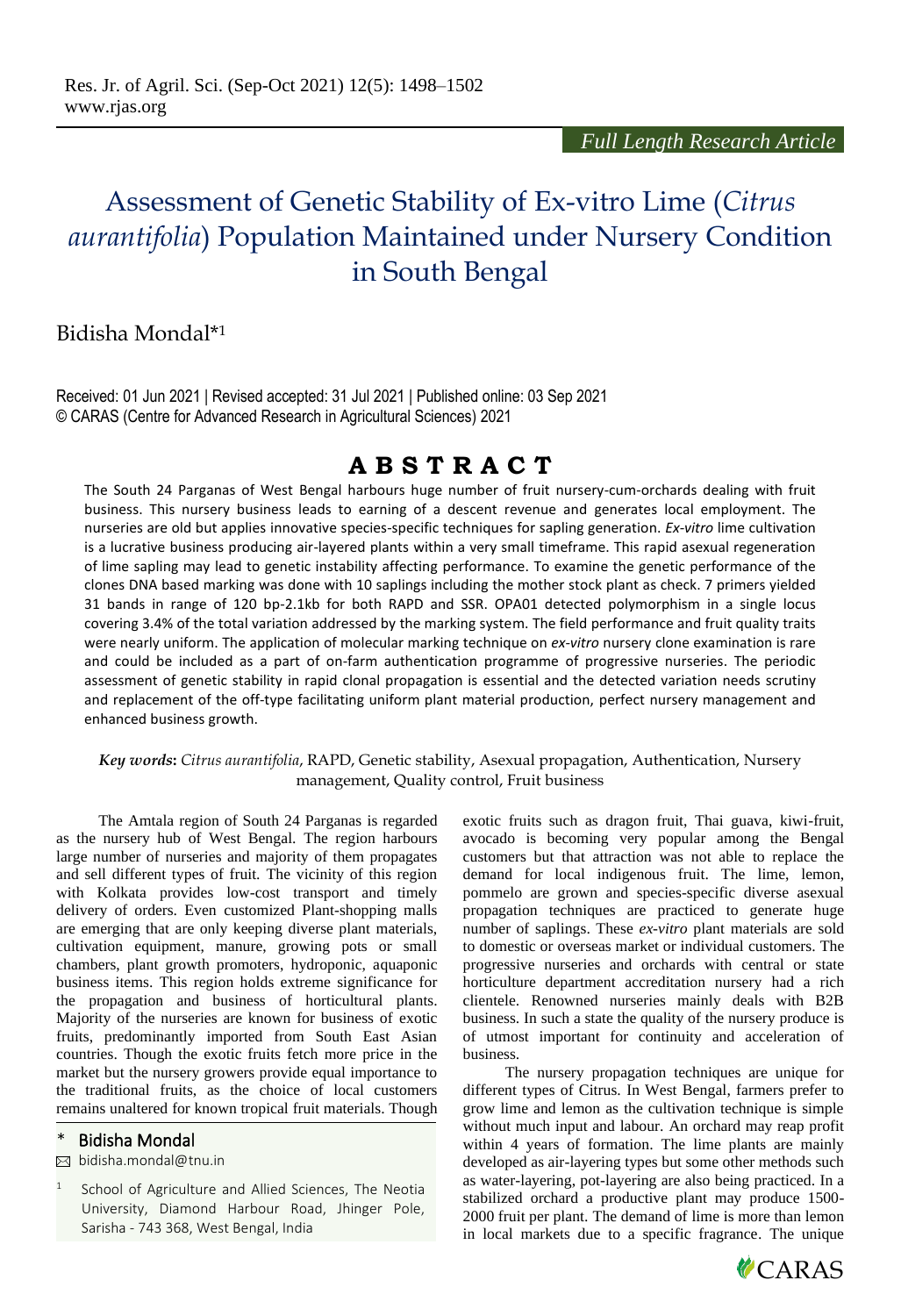refreshing fragrance of lime is due to presence of limonene, β-pinene and γ-terpinene class of monoterpenes, citral along with some sesquiterpenes [1]. The local consumers purchase lime over lemon especially during summer season that suits with local cuisine. The old and conventional nurseries are producing plant materials for a long period of time. The perennial well performing plants are used as mother/ stock plant and huge number of progeny plantlets are generated from them. The skilled nursery person generates copious offspring within a short tenure. Air-layering produces huge sapling within a small time-frame and also shows early bearing. In subsequent generations the clones may perform the role of mother or stock plant in other commercial nurseries or home-based cutting practices. In such a condition examination of the genetic stability of the mother and the clones requires periodic assessment [2]. Reliability and comparative low cost of PCR based DNA markers made them unanimous choice for this kind of on-farm experiments [3]. In this paper RAPD and SSR markers were used to assess the genetic stability of the plantlets generated from the mother stock plant by *ex-vitro* method under nursery condition.

#### **MATERIALS AND METHODS**

Lime (*Citrus aurantifolia*) mother plant along with 10 air-layered plants were marked inside the nursery of Amtala, South 24 Parganas. Field characteristics of the plants were recorded in the nursery. Fruits and semi-matured leaves were collected for plant DNA extraction. Simple fruit parameters were analyzed at the Genetics laboratory of the University and leaves were kept inside -20°C deep-freezer for further analysis.

#### *Method of DNA Extraction and quantification*

Genomic DNA was extracted from the collected tender leaves of the test plants with the standard CTAB method of DNA extraction with minor modifications for *Citrus aurantifolia* [4]. The quantity and amount of DNA was determined as described by Kahangi *et al*. [5].

#### *Selection of suitable PCR primers*

Arbitrary decamer RAPD primer was used after browsing through Google Scholar with a search including Citrus + DNA marker. Published papers were also consulted [6]. DNA isolated from lime leaves were used for primer screening. Ultimately 5 arbitrary decamer RAPD primer and 2 SSR primer pair TAA15 and TAA27 were selected for the trial. The screened primers of operon series yielding strong, intense, unambiguous and reproducible DNA fragment were selected for analysis of the progeny population.

#### *PCR procedure*

Amplification using all the PCR primers was achieved by the protocol outlined by Mondal *et al*. [7], with slight modifications. Ingredients of each reaction included template 25–30 ng DNA, 200 µM dNTPs each, 1.5 unit Taq DNA polymerase, 2 mM MgCl<sub>2</sub>, 10X PCR buffer, and 0.5 μM primer of decamer primers (Bangalore Genei) in a total volume of 25 µL. DNA amplification using SSR primers were carried out in 25 μl reactions containing 50 ng of template DNA, 5 μl of 0.2 mM total dNTPs, 3 μl of 0.5 μM primer, 2.5 μl of 10X PCR buffer, 1.5 mM of magnesium chloride and 1 unit of Taq polymerase (Bangalore Genei, India). The amplification was performed in a thermal cycler (Gene Amp PCR System 9700, Applied BioSystems). The details of PCR protocol were given in (Table 1).

| RAPD Cycling protocol, 45 cycles |                |            | SSR Cycling protocol, 36 cycles |            |
|----------------------------------|----------------|------------|---------------------------------|------------|
| Initial denaturation             | $94^{\circ}$ C | 30 seconds | $94^{\circ}$ C                  | 4 minutes  |
| Denaturation                     | $92^{\circ}C$  | 30 seconds | $92^{\circ}$ C                  | 1 minute   |
| Annealing                        | $38^{\circ}$ C | 30 seconds | $51^{\circ}$ C                  | 1 minute   |
| Extension                        | $72^{\circ}$ C | 1 minute   | $72^{\circ}$ C                  | 2 minutes  |
| Extended extension               | $72^{\circ}$ C | 5 minutes  | $72^{\circ}$ C                  | 10 minutes |
| Final extension                  | $4^{\circ}$ C  | $\infty$   | $4^{\circ}$ C                   | $\infty$   |

Table 1 Details of PCR protocol for different primers

#### *Electrophoresis of PCR product*

Amplified fragments were separated on 1.5% (for RAPD), 2.0% (for SSR) agarose (Merck-Genei) gels containing ethidium bromide (0.5 µg per ml of Agarose gel) at 60 V for 6 hours in Tris Borate EDTA buffer. A 100bp ladder was included in each gel loading for size analysis of the amplicons (Bangalore Genei, India). The gel was visualized and photographed under UV excitation using an electronic dual wave trans-illuminator system (Ultra. Lum Inc., USA).

#### *RAPD, SSR band scoring*

Amplified fragments from all the primers were scored by the Total Lab gel documentation software (Ultra.Lum Inc., USA). Amplified bands from each primer were scored as present (1) or absent (0) for all the seedlings studied. The size of the fragments (molecular weight in base pairs) was

estimated by using a 100 bp ladder with some manual random checking was also performed on the movement of the bands by Rf value calculation of DNA ladder.

#### *Details of the software used for analysis*

1. Excel version was used for calculating Mean value, coefficient of variation, Standard deviation.

2. TOTAL LAB software was used for calculating the fragment size of the generated amplicons.

#### **RESULTS AND DISCUSSION**

In this experiment the mother stock plant of the nursery and 10 clones (air-layered) generated from the mother plants were included in studying the genetic stability experiment. The field characters of the plants were noted in the nursery. The field traits along with fruit parameters for

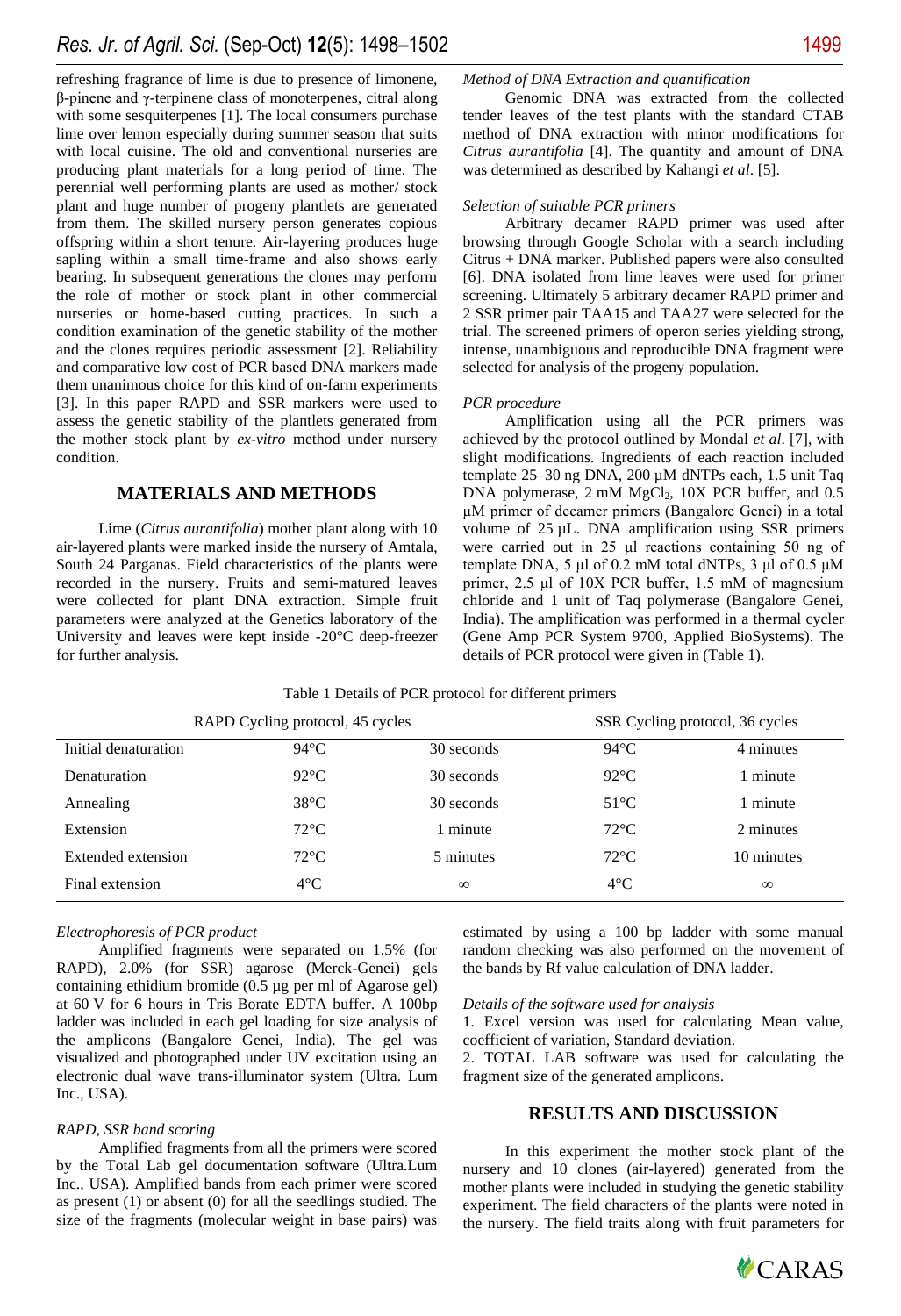all the clones are in accordance with the mother stock plant. The apparent uniformity in agronomic and morphological parameters confirms clonal stability. The details of the analyzed traits were given in (Table 2).

| Field characters   |                  | <b>Biochemical Parameter</b> |                  |  |
|--------------------|------------------|------------------------------|------------------|--|
| Parameter          | Mean with SD     | Parameter                    | Mean with SD     |  |
| Plant height (ft)  | $5.5 - 7.0$      | Fruit weight $(g)$           | $35.09 \pm 1.65$ |  |
| Plant width (cm)   | 305-410          | Juice content (ml)           | $11.51 \pm 0.99$ |  |
| Plant type         | Open dome        | Pulp weight $(g)$            | $13.52 \pm 1.00$ |  |
| Propagation method | Air-layering     | Locule Number                | $10.0 \pm 1.34$  |  |
| Number of branches | Primary -2       | Seed Number                  | $8.45 \pm 0.93$  |  |
|                    | Secondary-12-14  | Seed Weight                  | $0.45 \pm 0.18$  |  |
| Bearing type       | Thrice in a year | Fruit Diameter (mm)          | $10.92 \pm 0.57$ |  |
| Fruit colour       | Light Green      | Vertical Length (mm)         | $14.07 \pm 0.64$ |  |
| Fruit surface      | slightly course  | Seed/locule                  | $0.79 \pm 0.07$  |  |

Table 2 Performance of the air-layered lime plants of South 24 Parganas nursery

Plant source: Amtala nursery (South 24 Parganas)

In DNA fingerprinting experiments the primers were first tested with the DNA of the mother plant. The primers yielding unambiguous, consistent band in two consecutive experiments were selected for the trial. 5 RAPD and 2 SSR primer-pair were applied for genetic stability confirmation (Fig 1). The RAPD primers yielded 29 bands in the range of 145 bp to 2.1 kb showing uniform banding pattern (Table 3). Only with a single RAPD primer OPA01, a deviation is being noticed in one of the progeny plant of the selected

population. With each profiling experiment the mother genotype was included to monitor the clonal performance. RAPD marking system provides a Polymorphic Information Value (PIV) of 3.4% with 5 primers. The apparent absence of one band in a single daughter plant with OPA01 is a very significant observation. The field performance and yield or other qualitative traits required to be closely observed to understand if the absence of that band is related to any agronomically or commercially important trait.



Fig 1 Molecular profile of the lime sapling along with mother stock with 100 bp ladder

| Table 3 Details of the amplicon generated by RAPD and SSR primers by test plants |  |  |
|----------------------------------------------------------------------------------|--|--|

| Primer             | Sequence                         | Fragment size range | Total amplicon | Polymorphic bands |  |
|--------------------|----------------------------------|---------------------|----------------|-------------------|--|
| <b>RAPD</b>        |                                  |                     |                |                   |  |
| OPA <sub>01</sub>  | <b>CAGGCCCTTC</b>                | $207bp - 930bp$     | 4              |                   |  |
| OPAA 02            | <b>GAGACCAGAC</b>                | $145bp - 1.3kb$     | 5              | O                 |  |
| OPA <sub>04</sub>  | AATCGGGCTG                       | $157bp - 2.1kb$     | 12             | $\left( \right)$  |  |
| OPAB <sub>17</sub> | <b>TCGCATCCAG</b>                | $219bp - 434bp$     | 03             | 0                 |  |
| OPAG <sub>13</sub> | <b>GGCTTGGCGA</b>                | $248bp - 987bp$     | 05             | $\left( \right)$  |  |
|                    | Total RAPD Marker - 5            | $145bp - 2.1kb$     | 29             |                   |  |
| <b>SSR</b>         |                                  |                     |                |                   |  |
| TTA <sub>15</sub>  | <b>GAAAGGGTTACTTGACCAGGC</b>     |                     |                | $\overline{0}$    |  |
|                    | <b>CTTCCCAGCTGCACAAGC</b>        | 120bp               |                |                   |  |
| TTA <sub>27</sub>  | <b>GGATGAAAAAATGCTCAAAATG</b>    |                     |                | $\overline{0}$    |  |
|                    | 192 bp<br>TAGTACCCACAGGGAAGAGAGC |                     |                |                   |  |
|                    | Total SSR Marker - 2             | $120-192$ bp        | 2              | 0                 |  |

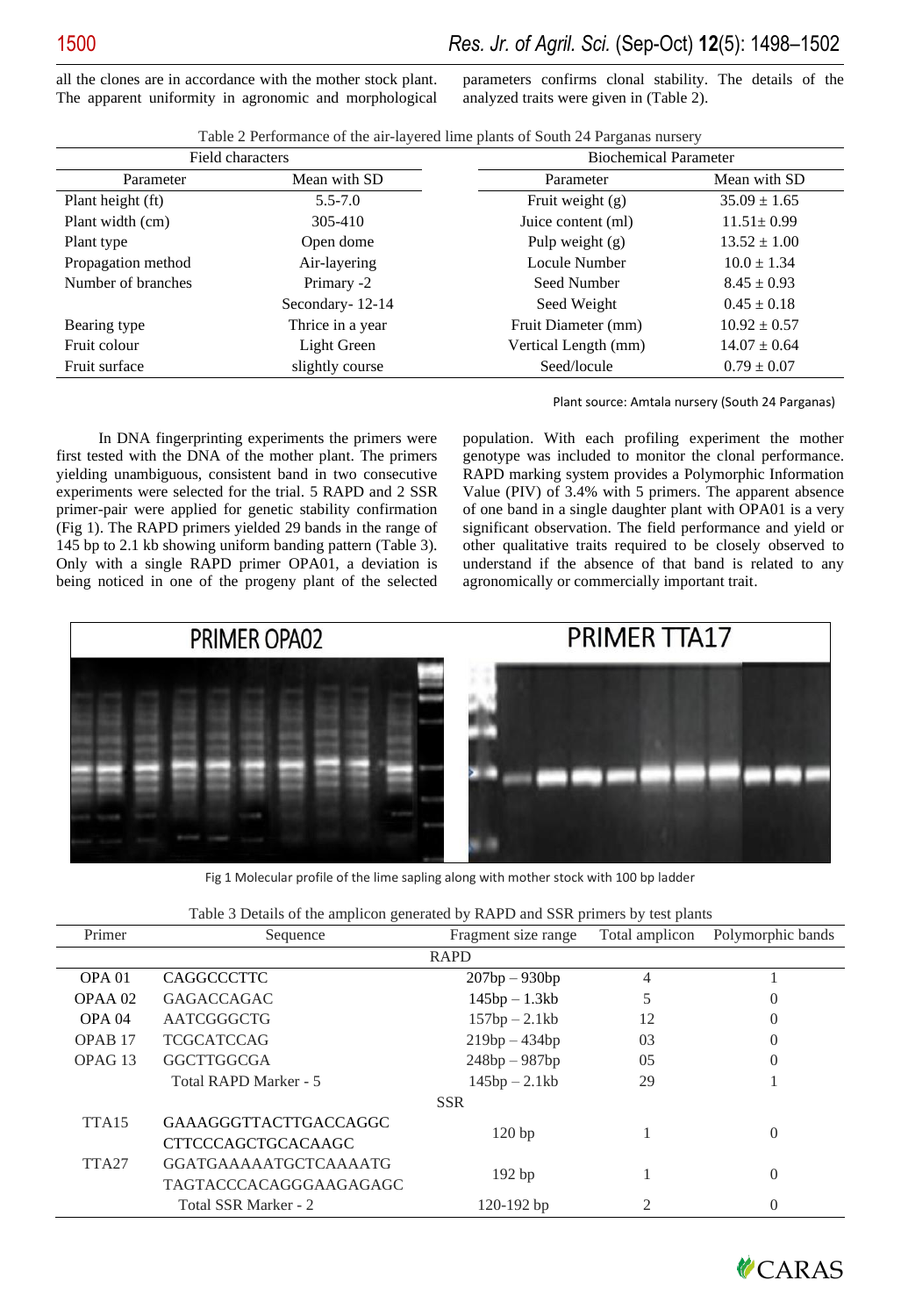In a study with only 10 RAPD markers somaclonal variation was detected in micro-propagated pineapple population conforming the validity of this technique in *invitro* genotype assessment [8]. Similarly, in Grobogan variety of soybean, induced mutation with EMS (0.5% and 1%) was detected using 20 OPA series primers (OPA-1 to OPA-20). 11 out of 20 primers were effective to detect the variation thus confirming the potential for application of RAPD in customized breeding program [9].

SSR primer TTA15 and TTA27 generated monomorphic amplicon with size of 120 bp and 192 bp in all the clones including mother stock. These SSR markers usually amplifies single allele with high efficiency of detecting polymorphism. TTA series gave very high PIC (0.917) in examination of tomato landraces and were declared efficient in genetic dissimilarity/uniformity test [10]. In this experiment the presence of the band in all clones confirms the uniformity of the air-layered plants. As SSR markers are co-dominant and more specific for priming sites, the inclusion of more SSR primers may provide efficient result and could be utilized for on-farm speciesspecific authentication programme [11].

The application of molecular marker in commercial nursery management is of rare occurrence. In developed countries the utilization of molecular marker in nursery management is operative in few instances but in developing countries this trend is less [12]. In rapid *ex-vitro* asexual propagation method, the assessment of genetic stability of the daughter plants is of utmost importance. With 6 to 7 generation of clonal propagation the stability of the progeny plants may deteriorate due to occurrence of negative somaclonal variation or epigenetic as well as epigenomic changes [13]. Histone methylation, genome re-modelling, accumulation of abnormal bases, altered regulation of the cis and trans acting elements, down regulation of transcription factors leads to generation of epi-genetic variation [14]. In *in-vitro* propagation the genetic fidelity testing of the regenerated clones were practiced in tissue culture facilities but that practice is sparse in case of *ex-vitro* nursery propagation and requires urgent incorporation.

In breeding and seed certification programs the use of molecular marker is a common practice. In oil palm the genetics of shell thickness trait is known to the breeders. This Sh trait based molecular marking have been validated on 207 *dura* genotypes and 50 *pisifera* genotypes of different origins validating a general applicability of the proposed system [15].

Scientists are adopting new innovative techniques for rejuvenation of dwindling orchards and authentic nursery management. In Europe there is a huge demand for *Phytopthora cinnamon*i resistant rootstock for chestnut orchards. The nursery growers are applying innovative clonal propagation techniques for emerging genotypes for ongoing breeding programmes along with molecular study [16].

A comparable asexual propagating technique of grafting, the performance of grafted sapling could be assessed using molecular techniques. In grafting experiments the success of graft union depends on the genetic architecture of the parent plants. The phenotyping of the graft compatibility is a major problem as it requires sufficient number of individuals to precisely score a trait. The application of molecular marking with a number of available PCR based markers was able to validate graft compatibility experiments and regarded as a viable method for graft performance assessment [17].

#### **CONCLUSION**

In West Bengal huge number of government accredited and private nurseries are available. In South Bengal majority of the nursery deals with indigenous and exotic fruit business. Most of the orchards of this region are very old and producing lime fruits for long period of time. Our state earns sufficient amount revenue by export, import and innovative propagation of these fruit plants. The authentication of these asexually propagated plants are essential for quality control of produce. A random selection of some daughter plants and application of DNA based molecular profiling could be very helpful to ascertain the genetic stability of the clones. If required the molecular profile of the mother stock plants could be kept and provided to the customers during supply of plant consignments. As the nursery plants are generated by *exvitro* method the production the cost of cultivation is affordable. In such case *ex-vitro* propagation along with molecular certification will not significantly affect the cultivation cost. This investigation is a very unique one and it is being proposed to integrate the molecular marking technique as a part of quality control certificate issued by the nursery owners in bulk import-export of plant materials mainly related to B2B business communications.

#### *Acknowledgement*

*The author sincerely acknowledges the assistance of State Agriculture Department, Govt. of West Bengal for the nursery contact. Thanks are due to the owner and staff members of Amtala fruit nursery for the visit and sharing the information of in-situ nursery propagation techniques. The author is equally thankful to Botany Department of Calcutta University for the computational study of the biomarkers and size confirmation*.

#### **LITERATURE CITED**

- 1. Hien TT, Quyen NTC, Truc TT, Quan PM. 2020. Evaluate the chemical composition of Kaffir lime (*Citrus hystrix*) essential oil using the classical method. *IOP Conf. Ser.: Mater. Sci. Eng.* 991: 12-14.
- 2. Devarumath R, Nandy S, Rani V. 2002. RAPD, ISSR and RFLP fingerprints as useful markers to evaluate genetic integrity of micropropagated plants of three diploid and triploid elite tea clones representing *Camellia sinensis* (China type) and *C. assamica* sp. *assamica* (Assam-India type). *Plant Cell Reproduction* 21: 166-173.
- 3. Agre P, Asibe F, Darkwa K. 2019. Phenotypic and molecular assessment of genetic structure and diversity in a panel of winged yam (*Dioscorea alata*) clones and cultivars. *Science Reporter* 9: 18221[. DOI: 10.1038/s41598-019-54761-3](https://doi.org/10.1038/s41598-019-54761-3)
- 4. Doyle JJ, Doyle JL. 1990. Isolation of plant DNA from fresh tissue. *Focus* 12: 13-15.
- 5. Kahangi EM, Lawton MA, Kumar CASY. 2002. RAPD profiling of some banana varieties selected by small scale farmers in Kenya. *Jr. Horti. Sci. Biotechnology* 77: 393-398.